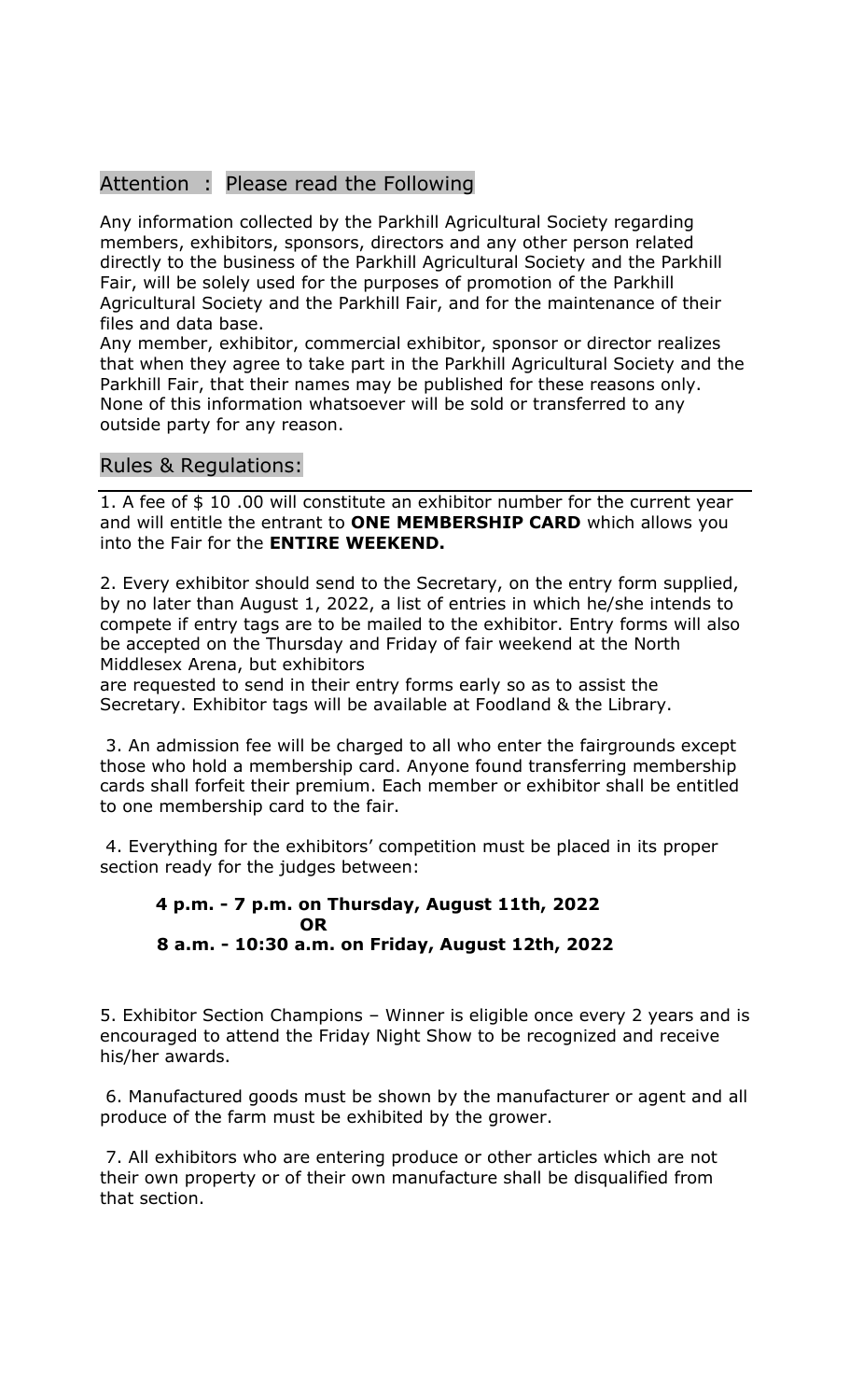8. No name or mark of any kind by which it shall be possible to discover to whom any article belongs, shall be allowed on any exhibit until after the prizes have been awarded. Any exhibitor so offending shall be disqualified and his or her prize money forfeited.

## 9. **PLEASE PICK UP ITEMS ON SUNDAY, AUGUST 14th, 2022 FROM 4PM - 5PM, AND NOT BEFORE THAT TIME. PLEASE REMEMBER YOUR MEMBERSHIP CARD FOR PICK UP, OR AN ADMISSION FEE COULD BE CHARGED.**

10. Objections (if any) must be delivered to the Secretary in writing before 1:00 pm on Saturday, Aug 13th, accompanied by \$5, when the committee will enquire into the matter. If the objection is found to be valid, the deposit shall be returned, and the committee will deal with the matter as it deems fitting. But should the objection be unfounded, the deposit shall be forfeited. The decision of the committee shall be final.

11. Everything must, if competing for a prize, be produced or manufactured within the limits of the Society since the last annual fair. All must be bona fide property of the exhibitor. No grain is to be shown in two classes. Exhibitors are eligible for only one prize in each category. No one but members will be allowed to compete for a prize.

12. Should the judge consider the best of any before mentioned stock, produce, or article exhibited be of an inferior quality, they may reduce the amount of premium, or withhold it altogether at their discretion. If any exhibitor refuses to accept the reward of the judge, the director in charge may cause the prize to be returned to the Society.

13. Directors of the Association agree to take every reasonable precaution to ensure the safety of articles sent to the exhibition, yet it must be distinctly understood that the owners assume all risks should any article be accidentally injured, lost, or stolen. The Directors will render all assistance in their power for the recovery of the same, but will not recognize any claim for payment of the value of any portion thereof, that being exhibited, and those that are improperly entered

14. Any person on the grounds will be subject to the rules and regulations of the Agricultural Society. Any persons interfering with judges will forfeit all prizes. Judges have full power to classify all articles and animals, and, further, the Society will NOT be responsible for any one being injured in any way on the fair grounds.

to report the same to the Secretary.

15. Prize money will be sent to winners in all classes within four weeks following the fair date. All prize money cheques must be cashed and prizes claimed by November 30th, 2022.

16. All exhibits in competition must be the work of the exhibitor. Judges are authorized by the Directors of this Society to discard all soiled, defaced, or old work, and instructed to award the prizes to new, up-to-date work. In case of no competition, unless the exhibit is worthy, the prize will be withheld.